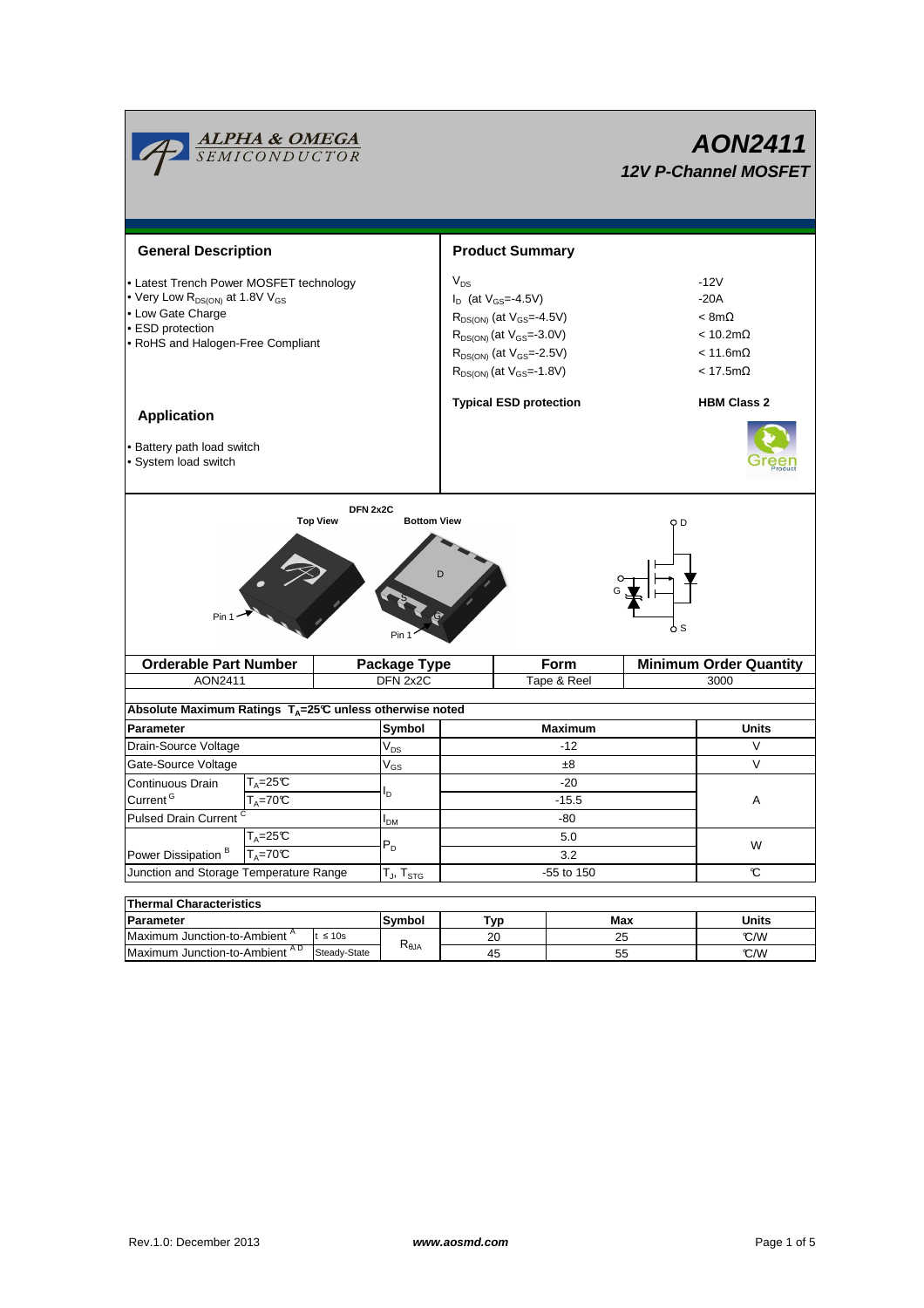

### **Electrical Characteristics (TJ=25°C unless otherwise noted)**

| Symbol                                     | Parameter                                                              | <b>Conditions</b>                                              |                       | Min     | <b>Typ</b>     | <b>Max</b> | <b>Units</b> |  |  |  |  |
|--------------------------------------------|------------------------------------------------------------------------|----------------------------------------------------------------|-----------------------|---------|----------------|------------|--------------|--|--|--|--|
| <b>STATIC PARAMETERS</b>                   |                                                                        |                                                                |                       |         |                |            |              |  |  |  |  |
| <b>BV<sub>DSS</sub></b>                    | Drain-Source Breakdown Voltage                                         | $I_D = -250 \mu A$ , $V_{GS} = 0V$                             |                       | $-12$   |                |            | V            |  |  |  |  |
|                                            |                                                                        | $V_{DS}$ =-12V, $V_{GS}$ =0V                                   |                       |         |                | $-1$       | μA           |  |  |  |  |
| $I_{\text{DSS}}$                           | Zero Gate Voltage Drain Current                                        |                                                                | $T_{J} = 55^{\circ}C$ |         |                | $-5$       |              |  |  |  |  |
| $I_{GSS}$                                  | Gate-Body leakage current                                              | $V_{DS} = 0V$ , $V_{GS} = \pm 8V$                              |                       |         |                | ±10        | μA           |  |  |  |  |
| $\mathsf{V}_{\mathsf{GS}(\underline{th})}$ | Gate Threshold Voltage                                                 | $V_{DS} = V_{GS}$ , $I_D = -250 \mu A$                         |                       | $-0.3$  | $-0.6$         | $-0.9$     | $\vee$       |  |  |  |  |
| $R_{DS(ON)}$                               | Static Drain-Source On-Resistance                                      | $V_{GS}$ =-4.5V, $I_{D}$ =-12A                                 |                       |         | 6.6            | 8.0        | $m\Omega$    |  |  |  |  |
|                                            |                                                                        |                                                                | $T_i = 125^\circ C$   |         | 8.6            | 10.4       |              |  |  |  |  |
|                                            |                                                                        | $V_{GS} = -3.0 V, I_{D} = -11 A$                               |                       |         | 8.1            | 10.2       | $m\Omega$    |  |  |  |  |
|                                            |                                                                        | $V_{GS}$ =-2.5V, $I_{D}$ =-10A                                 |                       |         | 9.2            | 11.6       | $m\Omega$    |  |  |  |  |
|                                            |                                                                        | V <sub>GS</sub> =-1.8V, I <sub>D</sub> =-8A                    |                       | 13.7    | 17.5           | $m\Omega$  |              |  |  |  |  |
| <b>g</b> <sub>FS</sub>                     | <b>Forward Transconductance</b>                                        | $V_{DS} = -5V$ , $I_{D} = -12A$                                |                       | 60      |                | S          |              |  |  |  |  |
| $V_{SD}$                                   | Diode Forward Voltage                                                  | $IS=1A, VGS=0V$                                                |                       | $-0.59$ | $-1$           | $\vee$     |              |  |  |  |  |
| $I_{\rm S}$                                | Maximum Body-Diode Continuous Current                                  |                                                                |                       |         |                | $-7$       | A            |  |  |  |  |
|                                            | <b>DYNAMIC PARAMETERS</b>                                              |                                                                |                       |         |                |            |              |  |  |  |  |
| $C_{iss}$                                  | Input Capacitance                                                      |                                                                |                       |         | 2180           |            | pF           |  |  |  |  |
| $C_{\rm oss}$                              | <b>Output Capacitance</b>                                              | $V_{GS}$ =0V, $V_{DS}$ =-6V, f=1MHz                            |                       |         | 675            |            | рF           |  |  |  |  |
| $C_{\text{rss}}$                           | Reverse Transfer Capacitance                                           |                                                                |                       |         | 425            |            | рF           |  |  |  |  |
| $R_{g}$                                    | Gate resistance                                                        | $f = 1$ MHz                                                    |                       | 13.5    |                | Ω          |              |  |  |  |  |
|                                            | <b>SWITCHING PARAMETERS</b>                                            |                                                                |                       |         |                |            |              |  |  |  |  |
| $\mathsf{Q}_{\mathsf{g}}$                  | <b>Total Gate Charge</b>                                               | $V_{GS}$ =-4.5V, $V_{DS}$ =-6V, $I_{D}$ =-12A                  |                       |         | 20             | 30         | nC           |  |  |  |  |
| $\mathsf{Q}_{\text{gs}}$                   | Gate Source Charge                                                     |                                                                |                       |         | $\overline{4}$ |            | nC           |  |  |  |  |
| $Q_{gd}$                                   | Gate Drain Charge                                                      |                                                                |                       |         | 5.5            |            | nC           |  |  |  |  |
| $t_{D(on)}$                                | Turn-On DelayTime                                                      |                                                                |                       |         | 15             |            | ns           |  |  |  |  |
| $\mathsf{t}_{\mathsf{r}}$                  | Turn-On Rise Time                                                      | $V_{GS}$ =-4.5V, $V_{DS}$ =-6V, R <sub>1</sub> =0.5 $\Omega$ , |                       |         | 45             |            | ns           |  |  |  |  |
| $t_{D(off)}$                               | Turn-Off DelayTime                                                     | $R_{\text{GEN}} = 3\Omega$                                     |                       |         | 135            |            | ns           |  |  |  |  |
| $\mathbf{t}_\text{f}$                      | <b>Turn-Off Fall Time</b>                                              |                                                                |                       | 185     |                | ns         |              |  |  |  |  |
| $\mathfrak{t}_{\text{rr}}$                 | Body Diode Reverse Recovery Time                                       | $I_F = -12A$ , dl/dt=100A/ $\mu$ s                             |                       | 28      |                | ns         |              |  |  |  |  |
| $Q_{rr}$                                   | $I_F$ =-12A, dl/dt=100A/ $\mu$ s<br>Body Diode Reverse Recovery Charge |                                                                |                       |         | 13             |            | nC           |  |  |  |  |

A. The value of R<sub>BJA</sub> is measured with the device mounted on 1in<sup>2</sup> FR-4 board with 2oz. Copper, in a still air environment with T<sub>A</sub> =25°C. The

value in any given application depends on the user's specific board design.<br>B. The power dissipation P<sub>D</sub> is based on T<sub>J(MAX)</sub>=150°C, using ≤ 10s junction-to-ambient thermal resistance.

C. Repetitive rating, pulse width limited by junction temperature  $T_{J(MAX)}$ =150°C. Ratings are based on low frequency and duty cycles to keep initialT $j=25^\circ$  C.

D. The  $R_{\thetaJA}$  is the sum of the thermal impedance from junction to lead  $R_{\thetaJL}$  and lead to ambient.

E. The static characteristics in Figures 1 to 6 are obtained using <300µs pulses, duty cycle 0.5% max.<br>F. These curves are based on the junction-to-ambient thermal impedance which is measured with the device mounted on 1in

THIS PRODUCT HAS BEEN DESIGNED AND QUALIFIED FOR THE CONSUMER MARKET. APPLICATIONS OR USES AS CRITICAL COMPONENTS IN LIFE SUPPORT DEVICES OR SYSTEMS ARE NOT AUTHORIZED. AOS DOES NOT ASSUME ANY LIABILITY ARISING OUT OF SUCH APPLICATIONS OR USES OF ITS PRODUCTS. AOS RESERVES THE RIGHT TO IMPROVE PRODUCT DESIGN, FUNCTIONS AND RELIABILITY WITHOUT NOTICE.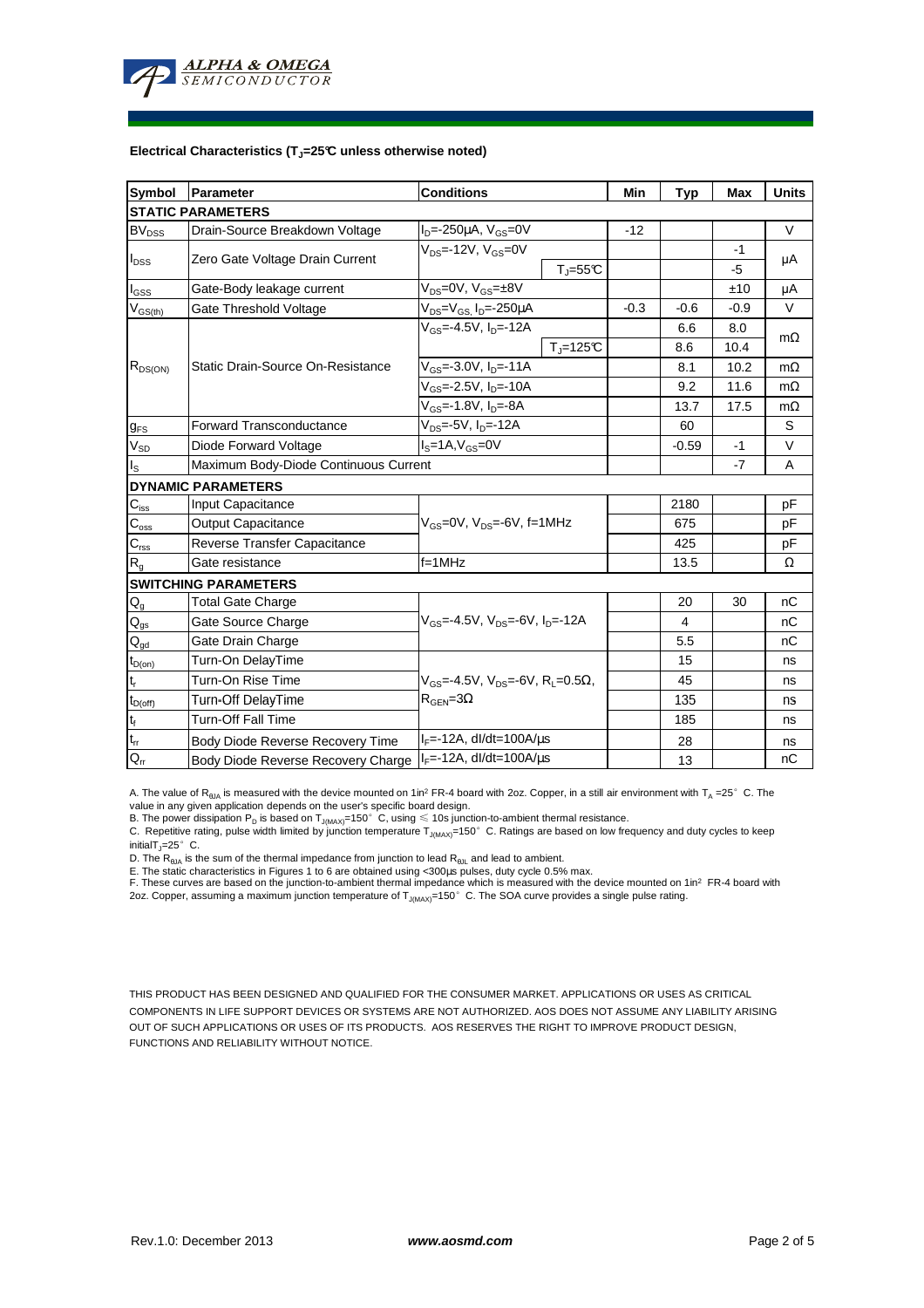**ALPHA & OMEGA SEMICONDUCTOR** 

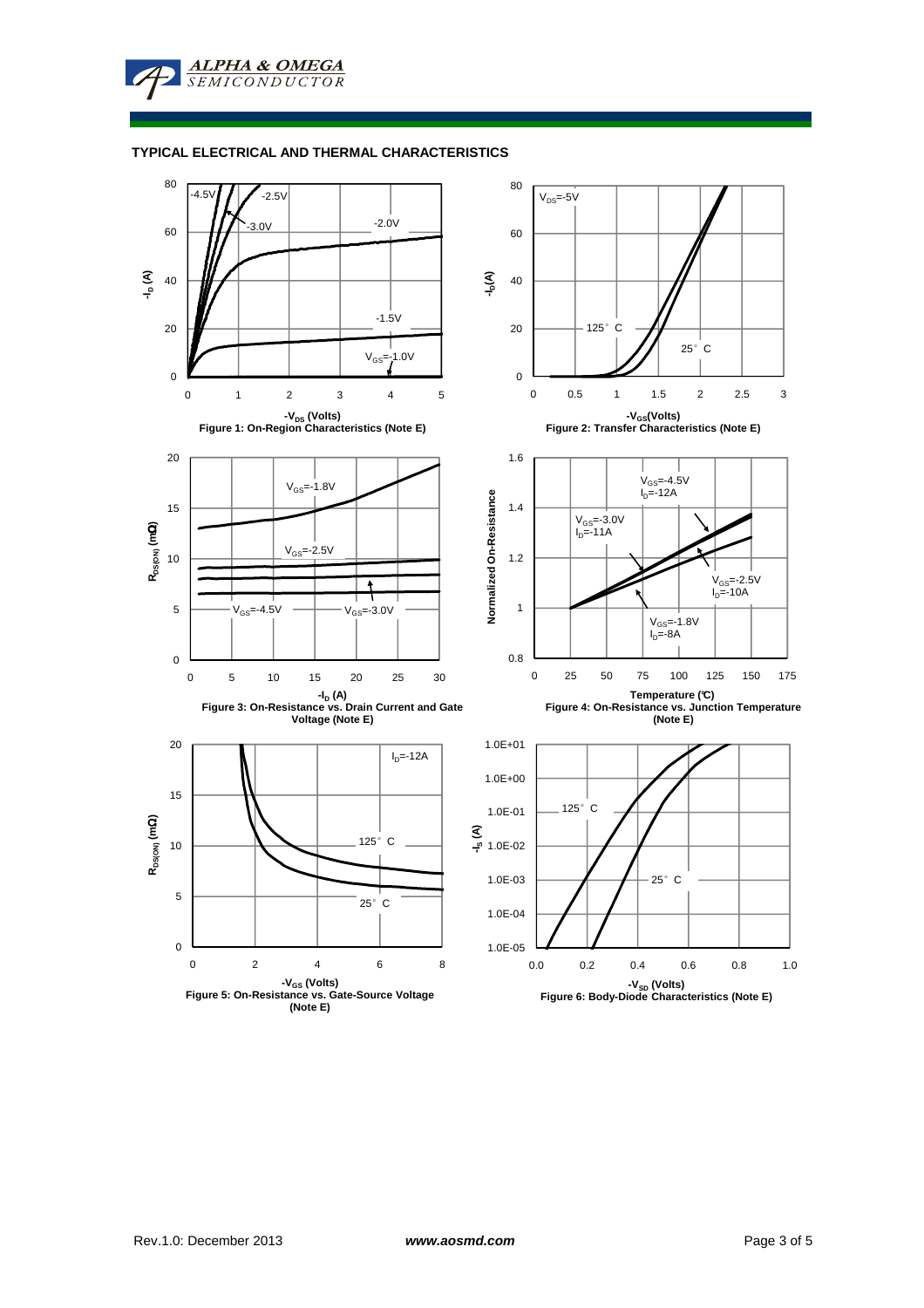**ALPHA & OMEGA** SEMICONDUCTOR

### **TYPICAL ELECTRICAL AND THERMAL CHARACTERISTICS**